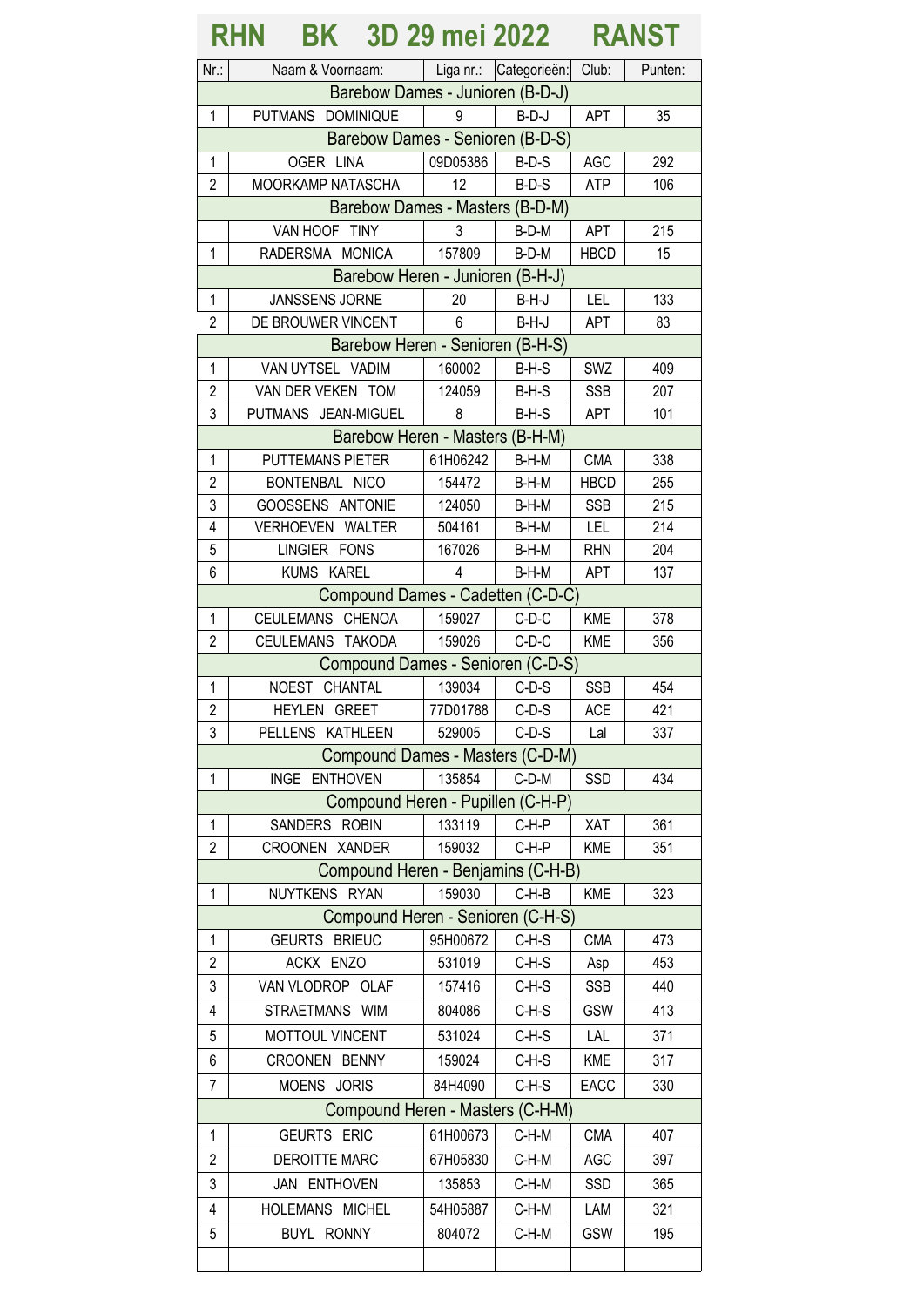| Instinctive Bow Dames - Benjamins (IB-D-B)                                                                |                                           |                |          |             |     |  |  |  |
|-----------------------------------------------------------------------------------------------------------|-------------------------------------------|----------------|----------|-------------|-----|--|--|--|
| $\mathbf{1}$                                                                                              | VERSCHUEREN ROXANNE                       | 113425         | IB-D-B   | <b>FCM</b>  | 194 |  |  |  |
|                                                                                                           | Instinctive Bow Heren - Cadetten (IB-H-C) |                |          |             |     |  |  |  |
| $\mathbf{1}$                                                                                              | VRANCKX BO                                | 113392         | IB-H-C   | <b>FCM</b>  | 256 |  |  |  |
| $\overline{2}$                                                                                            | VAN DER HAEGEN JELLE                      | 927008         | IB-H-C   | SAG         | 197 |  |  |  |
| 3                                                                                                         | LUMMEN FLORIS                             | 1234           | IB-H-C   | SAG         | 59  |  |  |  |
|                                                                                                           |                                           |                |          |             |     |  |  |  |
| Instinctive Bow Dames - Senioren (IB-D-S)<br>1<br>VAN ALEBEEK ANGELIQUE<br>166709<br>IB-D-S<br>HDH<br>192 |                                           |                |          |             |     |  |  |  |
| $\overline{2}$                                                                                            | NUYTKENS KELLY                            | 159028         | $IB-D-S$ | <b>KME</b>  | 188 |  |  |  |
| 3                                                                                                         | SWERTS EDITH                              | 113377         | IB-D-S   | <b>FCM</b>  | 132 |  |  |  |
| Instinctive Bow Dames - Masters (IB-D-M)                                                                  |                                           |                |          |             |     |  |  |  |
| 1                                                                                                         | VAN DEN WOUWER LIEVE                      | 113130         | IB-D-M   | <b>FCM</b>  | 297 |  |  |  |
| $\overline{2}$                                                                                            | DE WIT ANNE                               | 72D04500       | IB-D-M   | <b>CMA</b>  | 237 |  |  |  |
| 3                                                                                                         | TOUSSAINT MIREILLE                        | 70D01497       | IB-D-M   | <b>ADS</b>  | 196 |  |  |  |
| $\overline{4}$                                                                                            | PATERNOSTRE CHRISTINE                     | 75D07235       | IB-D-M   | EACC        | 133 |  |  |  |
|                                                                                                           | Instinctive Bow Heren - Senioren (IB-H-S) |                |          |             |     |  |  |  |
| 1                                                                                                         | SCHUERMANS PATRICK                        | 64H01799       | IB-H-S   | <b>ACE</b>  | 323 |  |  |  |
| $\overline{2}$                                                                                            | DENS FRANKY                               | 113239         | IB-H-S   | <b>FCM</b>  | 307 |  |  |  |
| 3                                                                                                         | VAN DER HAEGEN SAM                        | 927009         | IB-H-S   | SAG         | 229 |  |  |  |
| 4                                                                                                         | DE MOOR PATRICK                           | 67H05637       | IB-H-S   | <b>EACC</b> | 205 |  |  |  |
| 5                                                                                                         | PARDAEN KEVIN                             | 156062         | IB-H-S   | <b>WSS</b>  | 187 |  |  |  |
| 6                                                                                                         | GOESAERT JURGEN                           | 1234           | IB-H-S   | SAG         | 183 |  |  |  |
| $\overline{7}$                                                                                            | LOYENS WOUT                               | 00HO1790       | IB-H-S   | <b>ACE</b>  | 172 |  |  |  |
| 8                                                                                                         | VERBOVEN JURGEN                           | 529004         | IB-H-S   | Lal         | 152 |  |  |  |
| 9                                                                                                         | <b>ALPHEN BERT</b>                        | 123456         | IB-H-S   | <b>HBCF</b> | 133 |  |  |  |
| 10                                                                                                        | MERTENS BRAM                              | 113127         | IB-H-S   | <b>FCM</b>  | 117 |  |  |  |
| 11                                                                                                        | TUININGA JOS                              | 76H05260       | IB-H-S   | <b>ACE</b>  | 72  |  |  |  |
|                                                                                                           | Instinctive Bow Heren - Masters (IB-H-M)  |                |          |             |     |  |  |  |
| $\mathbf{1}$                                                                                              | VERRIER SERGE                             | 64H02088       | IB-H-M   | Adr         | 289 |  |  |  |
| $\overline{c}$                                                                                            | BUNGENEERS DANIEL                         | 64h01498       | IB-H-M   | ADS         | 287 |  |  |  |
| 3                                                                                                         | CARNES RAY                                | 113089         | IB-H-M   | FCM         | 265 |  |  |  |
| 4                                                                                                         | JANSSENS ERWIN                            | 113274         | IB-H-M   | <b>FCM</b>  | 258 |  |  |  |
| 5                                                                                                         | <b>IDIUS FELIX</b>                        | 19             | IB-H-M   | <b>SEA</b>  | 257 |  |  |  |
| 6                                                                                                         | CORTEN GUIDO                              | 156064         | IB-H-M   | <b>WSS</b>  | 255 |  |  |  |
| 7                                                                                                         | CLAUDIO DAMIANO                           | 63H06936       | IB-H-M   | GAU         | 251 |  |  |  |
| 8                                                                                                         | DE BRUYN PETER                            | 113434         | IB-H-M   | <b>FCM</b>  | 245 |  |  |  |
| 9                                                                                                         | REDONDO MARIO                             | 113125         | IB-H-M   | <b>FCM</b>  | 222 |  |  |  |
| 10                                                                                                        | VAN CLEMEN ALFONS                         | 44H01850       | IB-H-M   | CAP         | 216 |  |  |  |
| 11                                                                                                        | CEULEMANS KRIS                            | 159014         | IB-H-M   | <b>KME</b>  | 214 |  |  |  |
| 12                                                                                                        | MAQUET GILBERT                            | 53H02240       | IB-H-M   | <b>ADR</b>  | 212 |  |  |  |
| 13                                                                                                        | VRANCKX MARC                              | 113391         | IB-H-M   | <b>FCM</b>  | 209 |  |  |  |
| 14                                                                                                        | VAN OPSTAL MARIUS                         | 164595         | IB-H-M   | <b>ODR</b>  | 173 |  |  |  |
| 15                                                                                                        | VAN HOOF GERRIE                           | $\overline{2}$ | IB-H-M   | <b>APT</b>  | 155 |  |  |  |
| 16                                                                                                        | VAN DER HEYDEN RUDOLF                     | 167018         | IB-H-M   | <b>RHN</b>  | 148 |  |  |  |
| 17                                                                                                        | MOORS HARRY                               | 1              | IB-H-M   | APT         | 123 |  |  |  |
|                                                                                                           |                                           |                |          |             |     |  |  |  |
|                                                                                                           |                                           |                |          |             |     |  |  |  |
|                                                                                                           |                                           |                |          |             |     |  |  |  |
|                                                                                                           |                                           |                |          |             |     |  |  |  |
|                                                                                                           |                                           |                |          |             |     |  |  |  |
|                                                                                                           |                                           |                |          |             |     |  |  |  |
|                                                                                                           |                                           |                |          |             |     |  |  |  |
|                                                                                                           |                                           |                |          |             |     |  |  |  |
|                                                                                                           |                                           |                |          |             |     |  |  |  |
|                                                                                                           |                                           |                |          |             |     |  |  |  |